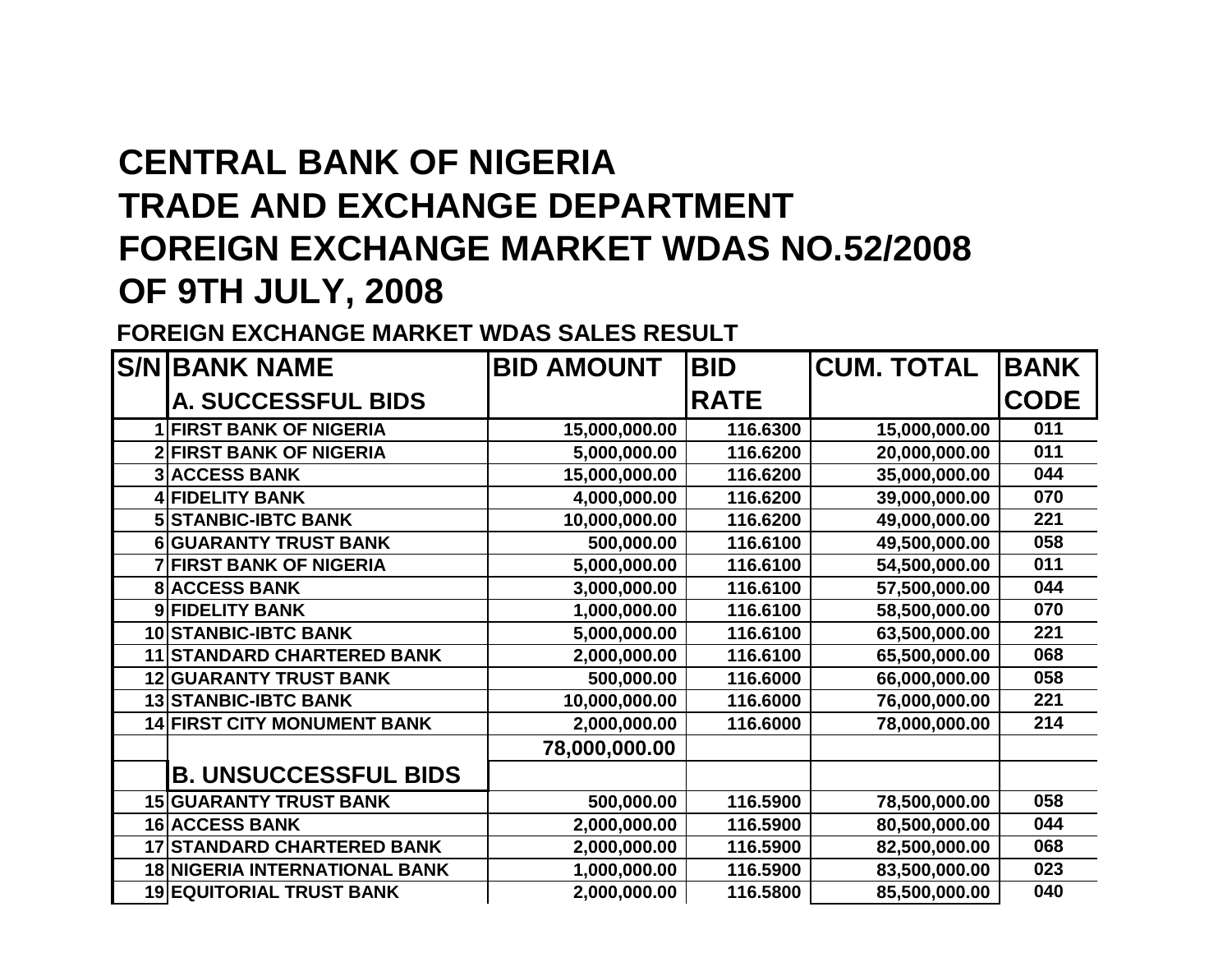| <b>'TOTAL</b>                        | 95,500,000.00 |          |               |     |
|--------------------------------------|---------------|----------|---------------|-----|
|                                      | 17,500,000.00 |          |               |     |
| 23 STANDARD CHARTERED BANK           | 1,000,000.00  | 116.5400 | 95,500,000.00 | 068 |
| <b>22 FIRST CITY MONUMENT BANK</b>   | 5,000,000.00  | 116.5500 | 94,500,000.00 | 214 |
| <b>21 NIGERIA INTERNATIONAL BANK</b> | 2,000,000.00  | 116,5600 | 89,500,000.00 | 023 |
| <b>20 NIGERIA INTERNATIONAL BANK</b> | 2,000,000.00  | 116,5800 | 87,500,000.00 | 023 |

#### **BANKS' BDC CASH REQUEST**

| <b>S/N BANK NAME</b>            | <b>BID AMOUNT</b> | <b>BID</b>  | <b>CUM. TOTAL</b> | <b>BANK</b> |
|---------------------------------|-------------------|-------------|-------------------|-------------|
| <b>A. SUCCESSFUL BIDS</b>       |                   | <b>RATE</b> |                   | <b>CODE</b> |
| <b>1 UNITY BANK</b>             | 2,000,000.00      | 116.6200    | 2,000,000.00      | 215         |
| 2 ACCESS BANK                   | 2,000,000.00      | 116.6200    | 4,000,000.00      | 044         |
| <b>3 BANK PHB</b>               | 2,000,000.00      | 116.6200    | 6,000,000.00      | 082         |
| <b>4 FIRST INLAND BANK</b>      | 2,000,000.00      | 116.6200    | 8,000,000.00      | 085         |
| <b>5 UNITED BANK FOR AFRICA</b> | 2,000,000.00      | 116.6200    | 10,000,000.00     | 033         |
| 6 INTERCONTINENTAL BANK         | 2,000,000.00      | 116.6200    | 12,000,000.00     | 069         |
| <b>7 EQUITORIAL TRUST BANK</b>  | 2,000,000.00      | 116.6200    | 14,000,000.00     | 040         |
| <b>8 FIDELITY BANK</b>          | 2,000,000.00      | 116.6100    | 16,000,000.00     | 070         |
| 9 FIRST CITY MONUMENT BANK      | 2,000,000.00      | 116.6100    | 18,000,000.00     | 214         |
| <b>TOTAL</b>                    | 18,000,000.00     |             |                   |             |

### **SUMMARY FOR WDAS NO.52/2008 OF 9TH JULY, 2008**

**1 AMOUNT OFFERED 2 AMOUNT SOLD AT WDAS 3** AMOUNT SOLD AT BDC **4 TOTAL AMOUNT SOLD** 

US\$70,000,000.00 US\$78,000,000.00 US\$18,000,000.00 US\$96,000,000.00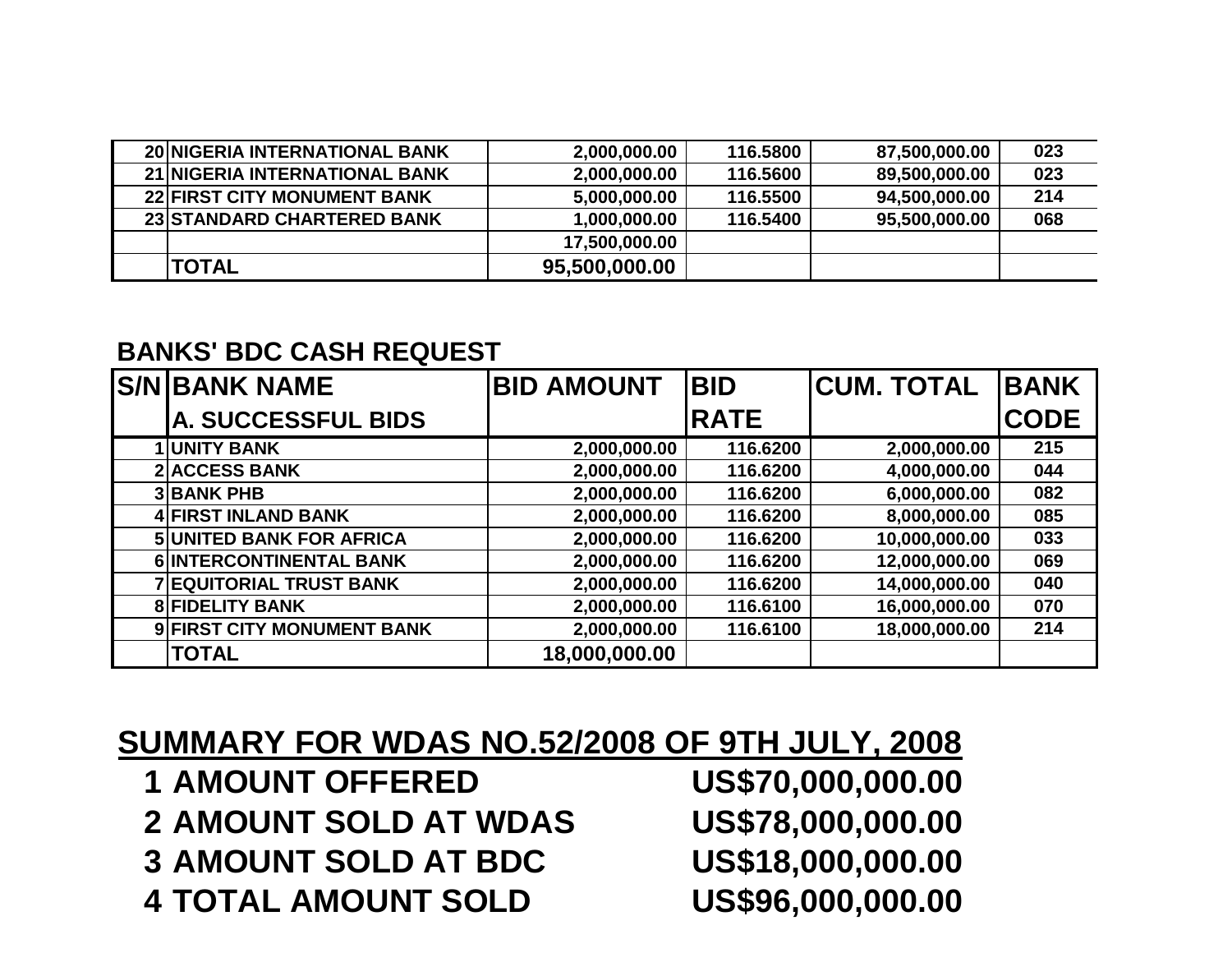## **NO. OF PARTICIPATING BANKS <sup>14</sup>**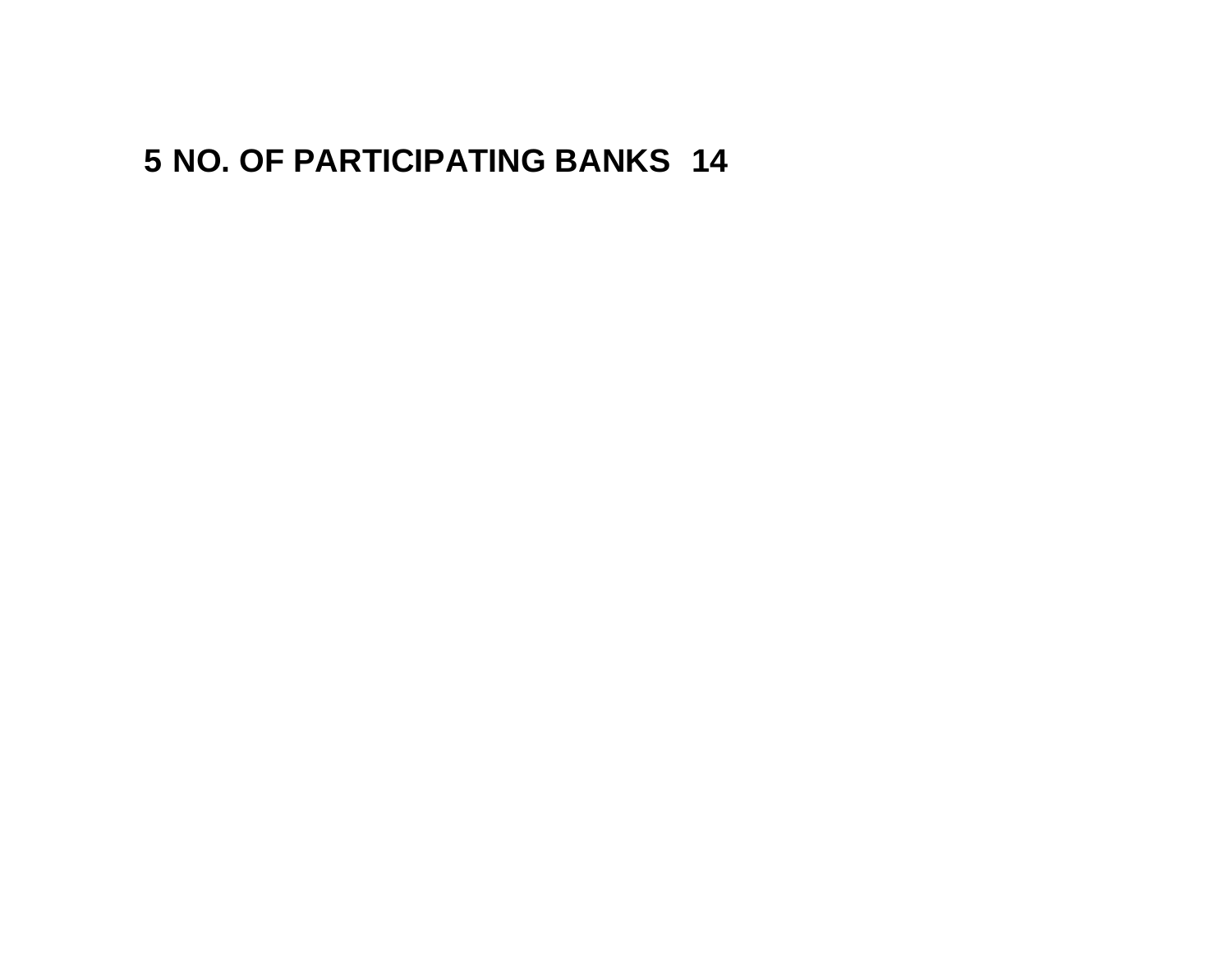| <b>WEIGHTED</b> |
|-----------------|
| <b>AVERAGE</b>  |
| 18.3188         |
| 6.1058          |
| 18.3173         |
| 4.8846          |
| 12.2115         |
| 0.6105          |
| 6.1052          |
| 3.6631          |
| 1.2210          |
| 6.1052          |
| 2.4421          |
| 0.6105          |
| 12.2094         |
| 2.4419          |
|                 |
|                 |
| 0.6104          |
| 2.4417          |
| 2.4417          |
| 1.2208          |
| 2.4415          |